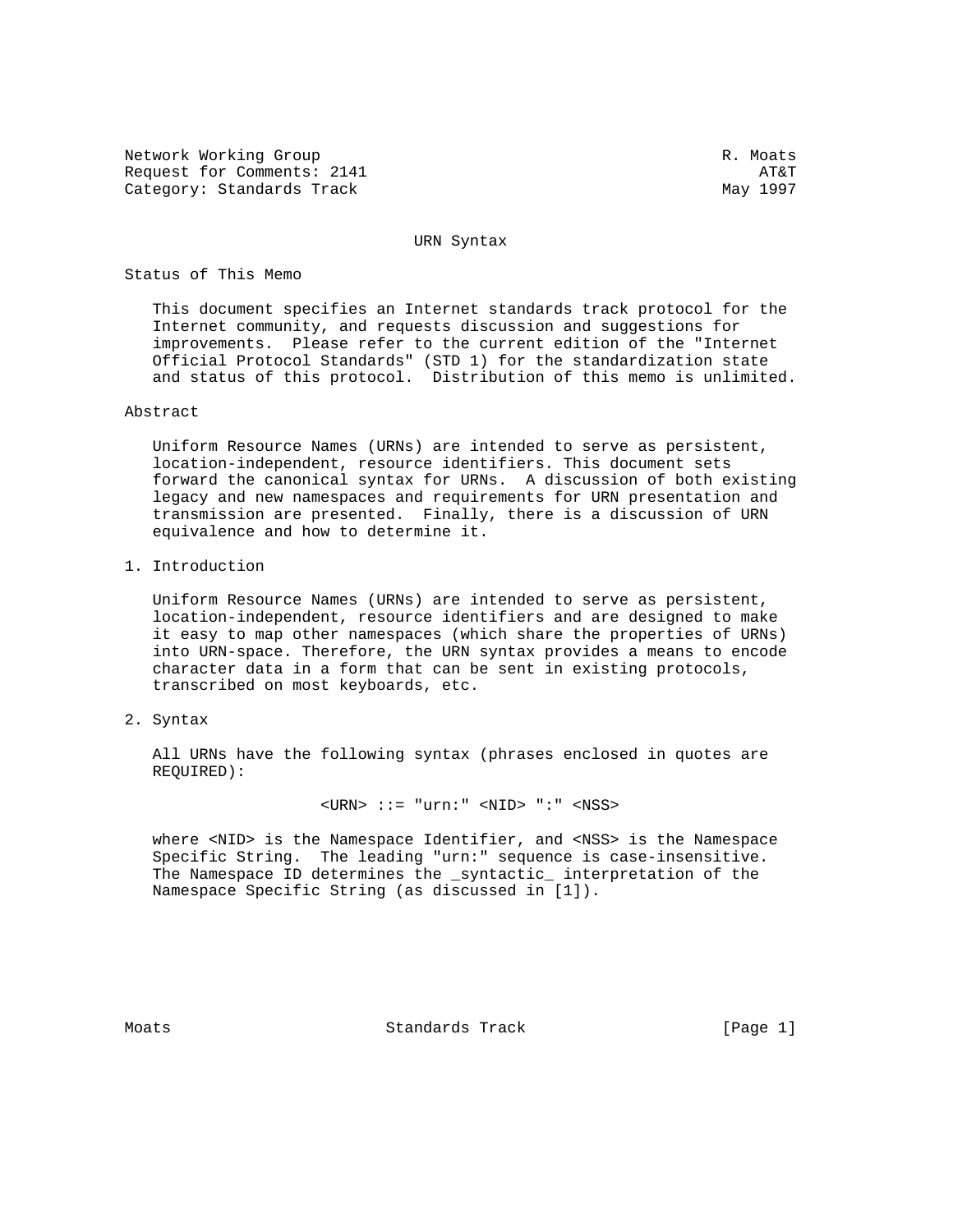RFC 2141 URN Syntax May 1997

 RFC 1630 [2] and RFC 1737 [3] each presents additional considerations for URN encoding, which have implications as far as limiting syntax. On the other hand, the requirement to support existing legacy naming systems has the effect of broadening syntax. Thus, we discuss the acceptable syntax for both the Namespace Identifier and the Namespace Specific String separately.

2.1 Namespace Identifier Syntax

 The following is the syntax for the Namespace Identifier. To (a) be consistent with all potential resolution schemes and (b) not put any undue constraints on any potential resolution scheme, the syntax for the Namespace Identifier is:

| <nid></nid>                                     |         | $::=$ <let-num> <math>[1,31</math><let-num-hyp> <math>]</math></let-num-hyp></let-num> |                   |                   |                   |                                    |                       |                   |
|-------------------------------------------------|---------|----------------------------------------------------------------------------------------|-------------------|-------------------|-------------------|------------------------------------|-----------------------|-------------------|
| <let-num-hyp> ::= <upper></upper></let-num-hyp> |         |                                                                                        | <lower></lower>   |                   | <number></number> | $^{\mathrm{II}}$ $ ^{\mathrm{II}}$ |                       |                   |
| <let-num></let-num>                             |         | $::=$ <upper></upper>                                                                  | <lower></lower>   |                   | <number></number> |                                    |                       |                   |
| <upper></upper>                                 | $: :=$  | "A"<br>"B"<br>"T"<br>יי ד, יי<br>" Q "<br>"R"<br>"Y"<br>" Z "                          | "C"<br>"K"<br>"S" | "D"<br>"L"<br>"T" | "E"<br>"M"<br>"U" | "F"<br>"N"<br>"V"                  | "G"<br>" O "<br>"W"   | "H"<br>"P"<br>"X" |
| <lower></lower>                                 | $: :=$  | "b"<br>"a"<br>"i"<br>" הֹ<br>"q"<br>ா∽"<br>" $y$ "<br>"Z"                              | "C"<br>"k"<br>"s" | "d"<br>"1"<br>"t" | "e"<br>"m"<br>"u" | "f"<br>"n"<br>" v "                | "q"<br>" O "<br>" w " | "h"<br>"p"<br>"x" |
| <number></number>                               | $: : =$ | " 0 "<br>"1"<br>"8"<br>" 9 "                                                           | "2"               | "3"               | "4"               | "5"                                | " 6 "                 | "7"               |

 This is slightly more restrictive that what is stated in [4] (which allows the characters "." and "+"). Further, the Namespace Identifier is case insensitive, so that "ISBN" and "isbn" refer to the same namespace.

 To avoid confusion with the "urn:" identifier, the NID "urn" is reserved and MUST NOT be used.

Moats **Standards Track** [Page 2]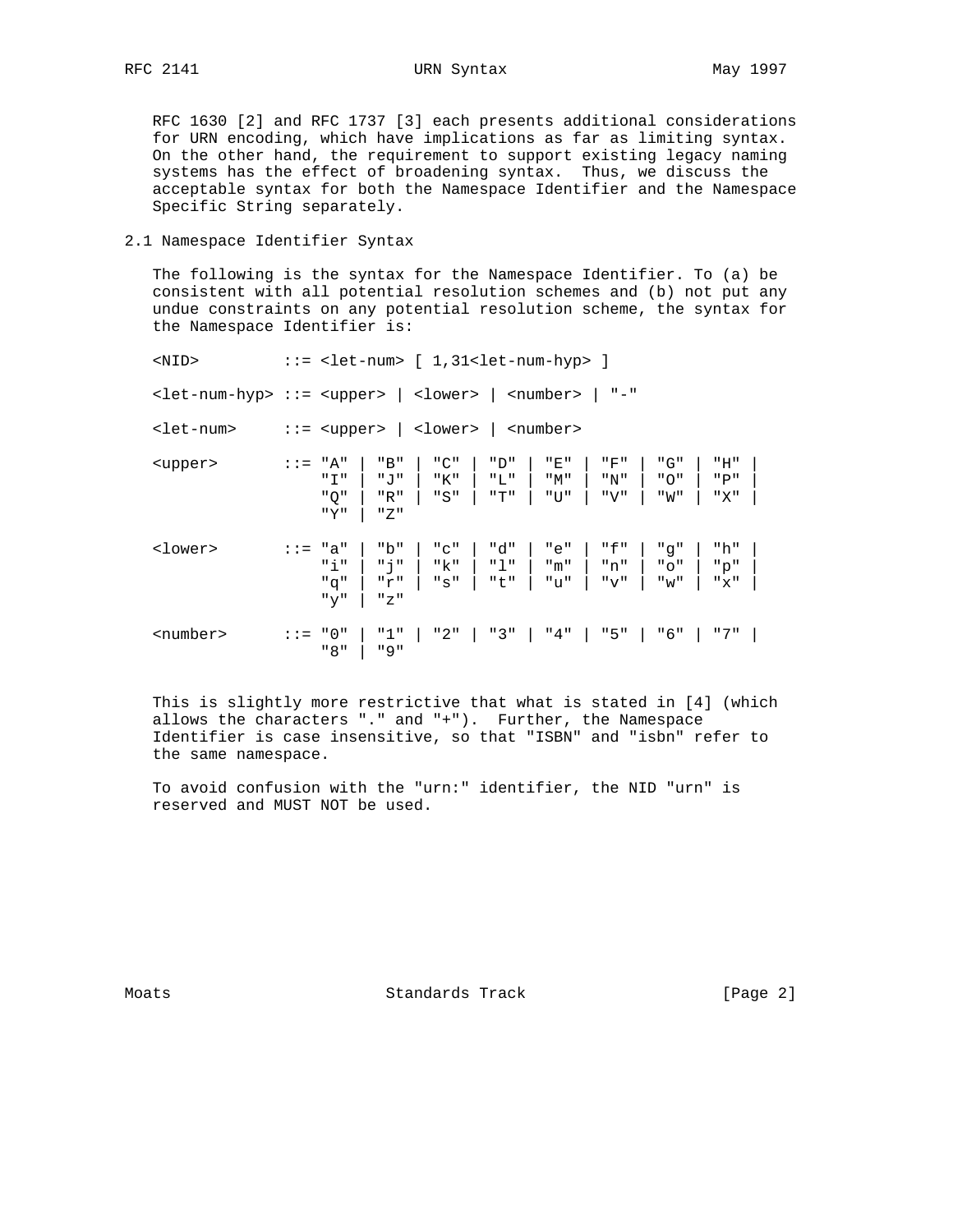## RFC 2141 URN Syntax May 1997

## 2.2 Namespace Specific String Syntax

 As required by RFC 1737, there is a single canonical representation of the NSS portion of an URN. The format of this single canonical form follows:

 $<sub>NSS</sub>$  ::= 1\*<URN chars></sub> <URN chars> ::= <trans> | "%" <hex> <hex> <trans> ::= <upper> | <lower> | <number> | <other> | <reserved> <hex> ::= <number> | "A" | "B" | "C" | "D" | "E" | "F" | "a" | "b" | "c" | "d" | "e" | "f" <other> ::= "(" | ")" | "+" | "," | "-" | "." | ":" | "=" | "@" | ";" | "\$" |  $\begin{array}{c|c|c|c|c|c|c|c} \hline \textbf{m} & \textbf{m} & \textbf{m} & \textbf{m} & \textbf{m} & \textbf{m} & \textbf{m} & \textbf{m} & \textbf{m} & \textbf{m} & \textbf{m} & \textbf{m} & \textbf{m} & \textbf{m} & \textbf{m} & \textbf{m} & \textbf{m} & \textbf{m} & \textbf{m} & \textbf{m} & \textbf{m} & \textbf{m} & \textbf{m} & \textbf{m} & \textbf{m} & \textbf{m} & \textbf{m} & \textbf{m} &$ 

 Depending on the rules governing a namespace, valid identifiers in a namespace might contain characters that are not members of the URN character set above (<URN chars>). Such strings MUST be translated into canonical NSS format before using them as protocol elements or otherwise passing them on to other applications. Translation is done by encoding each character outside the URN character set as a sequence of one to six octets using UTF-8 encoding [5], and the encoding of each of those octets as "%" followed by two characters from the <hex> character set above. The two characters give the hexadecimal representation of that octet.

## 2.3 Reserved characters

 The remaining character set left to be discussed above is the reserved character set, which contains various characters reserved from normal use. The reserved character set follows, with a discussion on the specifics of why each character is reserved.

The reserved character set is:

<reserved> ::= '%" | "/" | "?" | "#"

2.3.1 The "%" character

 The "%" character is reserved in the URN syntax for introducing the escape sequence for an octet. Literal use of the "%" character in a namespace must be encoded using "%25" in URNs for that namespace. The presence of an "%" character in an URN MUST be followed by two characters from the <hex> character set.

Moats **Standards Track** [Page 3]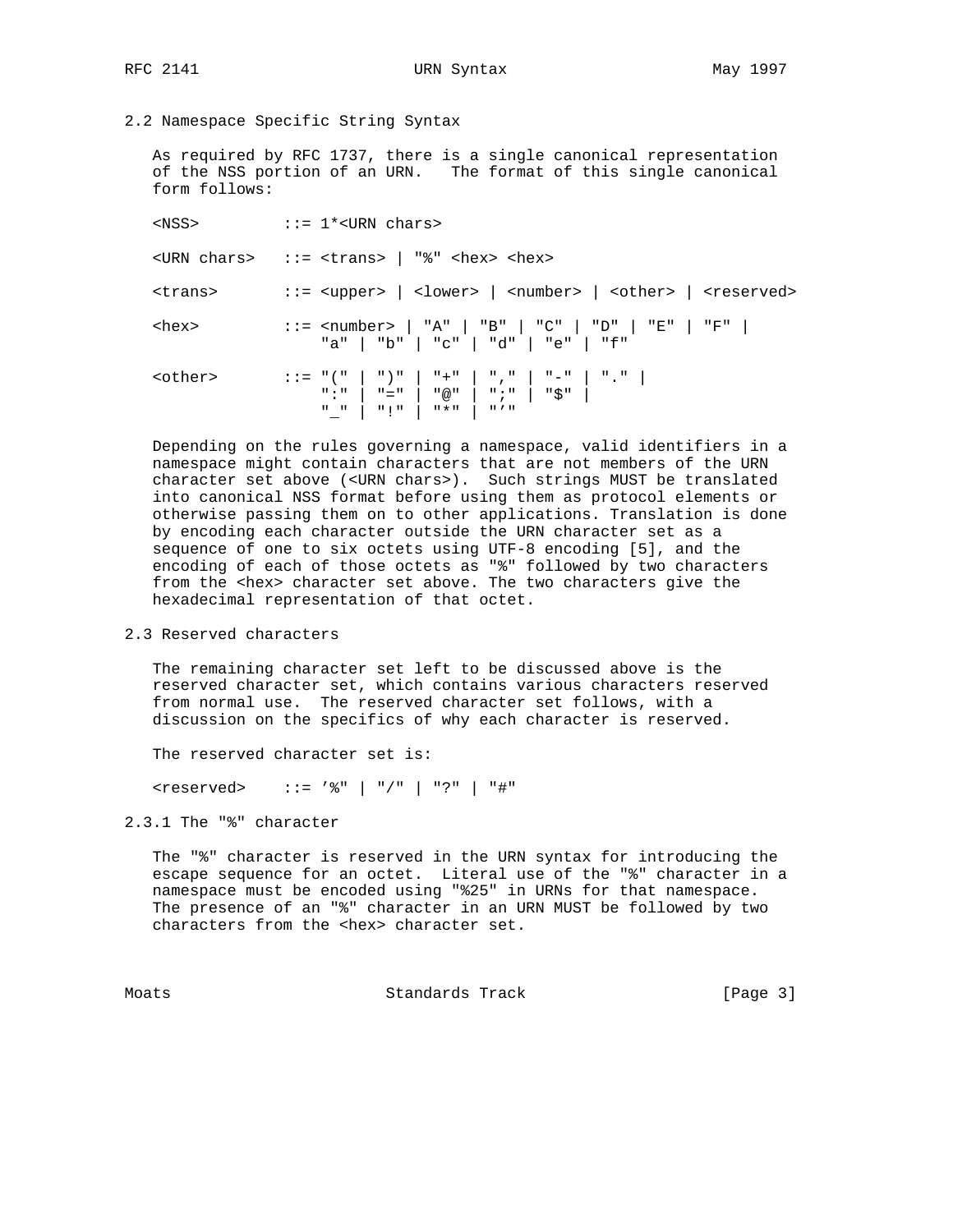Namespaces MAY designate one or more characters from the URN character set as having special meaning for that namespace. If the namespace also uses that character in a literal sense as well, the character used in a literal sense MUST be encoded with "%" followed by the hexadecimal representation of that octet. Further, a character MUST NOT be "%"-encoded if the character is not a reserved character. Therefore, the process of registering a namespace identifier shall include publication of a definition of which characters have a special meaning to that namespace.

## 2.3.2 The other reserved characters

 RFC 1630 [2] reserves the characters "/", "?", and "#" for particular purposes. The URN-WG has not yet debated the applicability and precise semantics of those purposes as applied to URNs. Therefore, these characters are RESERVED for future developments. Namespace developers SHOULD NOT use these characters in unencoded form, but rather use the appropriate %-encoding for each character.

2.4 Excluded characters

 The following list is included only for the sake of completeness. Any octets/characters on this list are explicitly NOT part of the URN character set, and if used in an URN, MUST be %encoded:

 <excluded> ::= octets 1-32 (1-20 hex) | "\" | """ | "&" | "<" | ">" | "[" | "]" | "^" | "'" | "{" | "|" | "}" | "˜" | octets 127-255 (7F-FF hex)

 In addition, octet 0 (0 hex) should NEVER be used, in either unencoded or %-encoded form.

 An URN ends when an octet/character from the excluded character set (<excluded>) is encountered. The character from the excluded character set is NOT part of the URN.

3. Support of existing legacy naming systems and new naming systems

 Any namespace (existing or newly-devised) that is proposed as an URN-namespace and fulfills the criteria of URN-namespaces MUST be expressed in this syntax. If names in these namespaces contain characters other than those defined for the URN character set, they MUST be translated into canonical form as discussed in section 2.2.

Moats **Standards Track** [Page 4]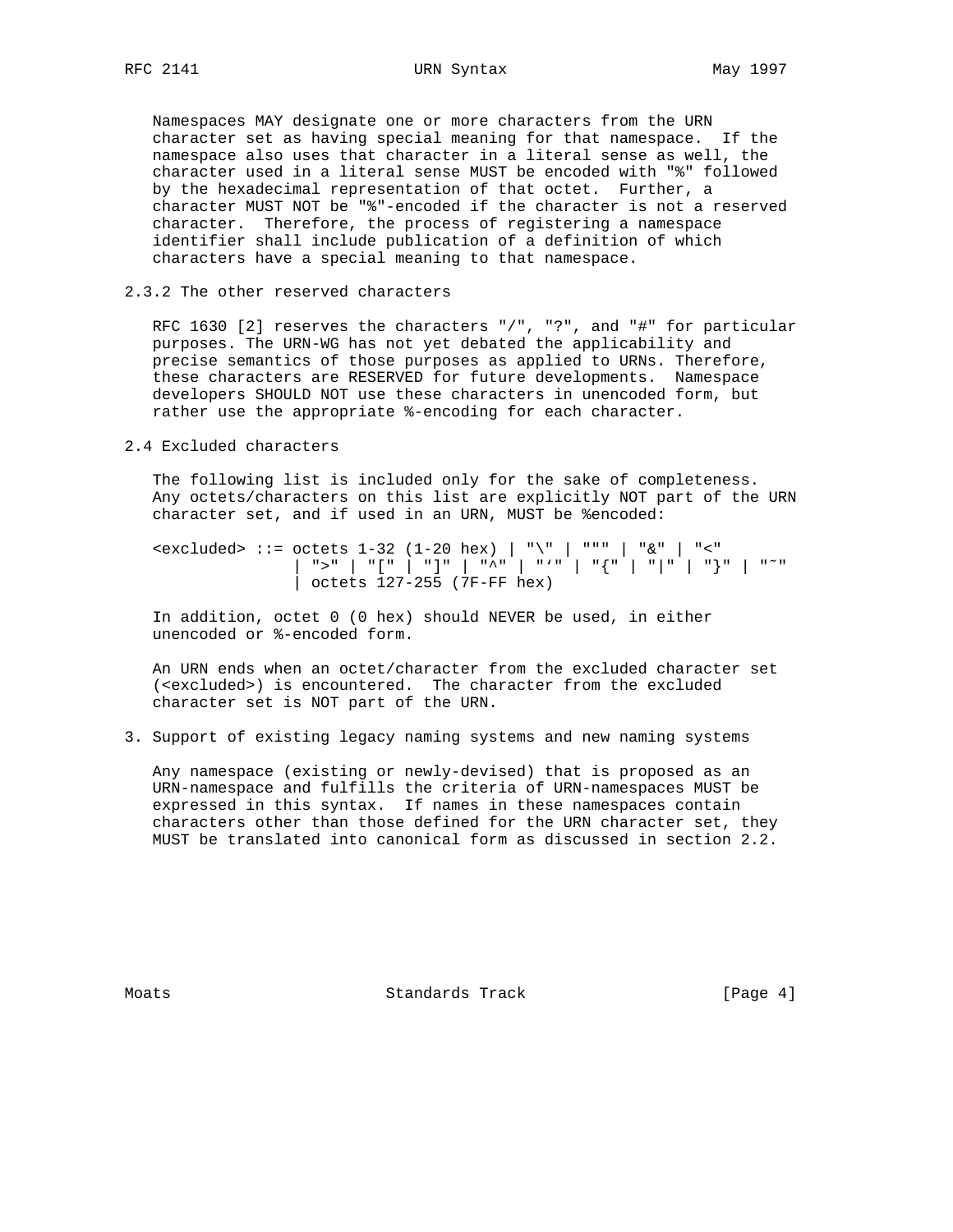4. URN presentation and transport

 The URN syntax defines the canonical format for URNs and all URN transport and interchanges MUST take place in this format. Further, all URN-aware applications MUST offer the option of displaying URNs in this canonical form to allow for direct transcription (for example by cut and paste techniques). Such applications MAY support display of URNs in a more human-friendly form and may use a character set that includes characters that aren't permitted in URN syntax as defined in this RFC (that is, they may replace %-notation by characters in some extended character set in display to humans).

5. Lexical Equivalence in URNs

 For various purposes such as caching, it's often desirable to determine if two URNs are the same without resolving them. The general purpose means of doing so is by testing for "lexical equivalence" as defined below.

 Two URNs are lexically equivalent if they are octet-by-octet equal after the following preprocessing:

- 1. normalize the case of the leading "urn:" token
- 2. normalize the case of the NID
- 3. normalizing the case of any %-escaping

Note that %-escaping MUST NOT be removed.

 Some namespaces may define additional lexical equivalences, such as case-insensitivity of the NSS (or parts thereof). Additional lexical equivalences MUST be documented as part of namespace registration, MUST always have the effect of eliminating some of the false negatives obtained by the procedure above, and MUST NEVER say that two URNs are not equivalent if the procedure above says they are equivalent.

6. Examples of lexical equivalence

 The following URN comparisons highlight the lexical equivalence definitions:

- 1- URN:foo:a123,456
- 2- urn:foo:a123,456
- 3- urn:FOO:a123,456
- 4- urn:foo:A123,456
- 5- urn:foo:a123%2C456
- 6- URN:FOO:a123%2c456

Moats **Standards Track** [Page 5]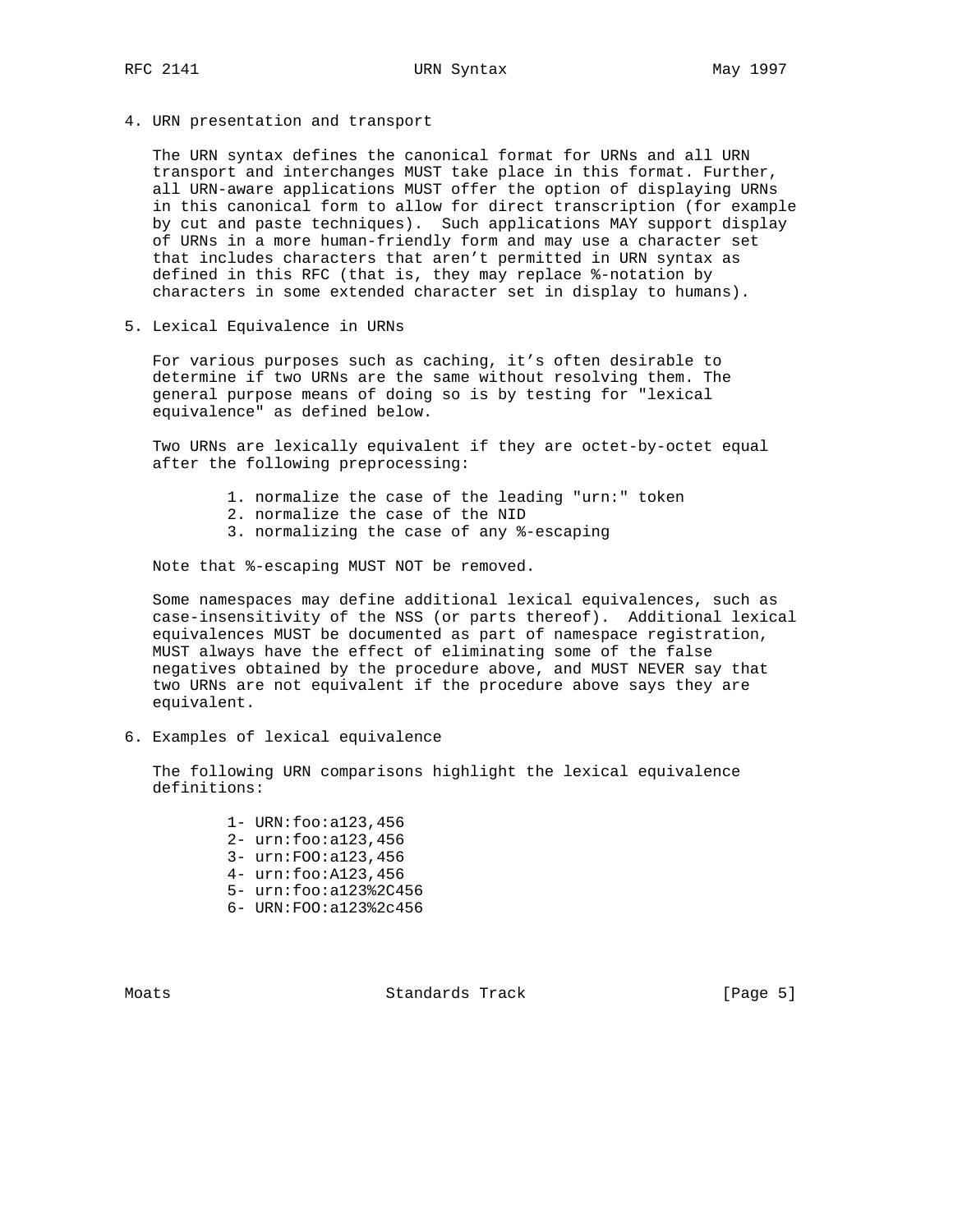RFC 2141 URN Syntax May 1997

 URNs 1, 2, and 3 are all lexically equivalent. URN 4 is not lexically equivalent any of the other URNs of the above set. URNs 5 and 6 are only lexically equivalent to each other.

7. Functional Equivalence in URNs

 Functional equivalence is determined by practice within a given namespace and managed by resolvers for that namespeace. Thus, it is beyond the scope of this document. Namespace registration must include guidance on how to determine functional equivalence for that namespace, i.e. when two URNs are the identical within a namespace.

8. Security considerations

 This document specifies the syntax for URNs. While some namespaces resolvers may assign special meaning to certain of the characters of the Namespace Specific String, any security consideration resulting from such assignment are outside the scope of this document. It is strongly recommended that the process of registering a namespace identifier include any such considerations.

9. Acknowledgments

 Thanks to various members of the URN working group for comments on earlier drafts of this document. This document is partially supported by the National Science Foundation, Cooperative Agreement NCR-9218179.

10. References

 Request For Comments (RFC) and Internet Draft documents are available from <URL:ftp://ftp.internic.net> and numerous mirror sites.

- [1] Sollins, K. R., "Requirements and a Framework for URN Resolution Systems," Work in Progress.
- [2] Berners-Lee, T., "Universal Resource Identifiers in WWW," RFC 1630, June 1994.
- [3] Sollins, K. and L. Masinter, "Functional Requirements for Uniform Resource Names," RFC 1737. December 1994.

Moats **Standards Track** [Page 6]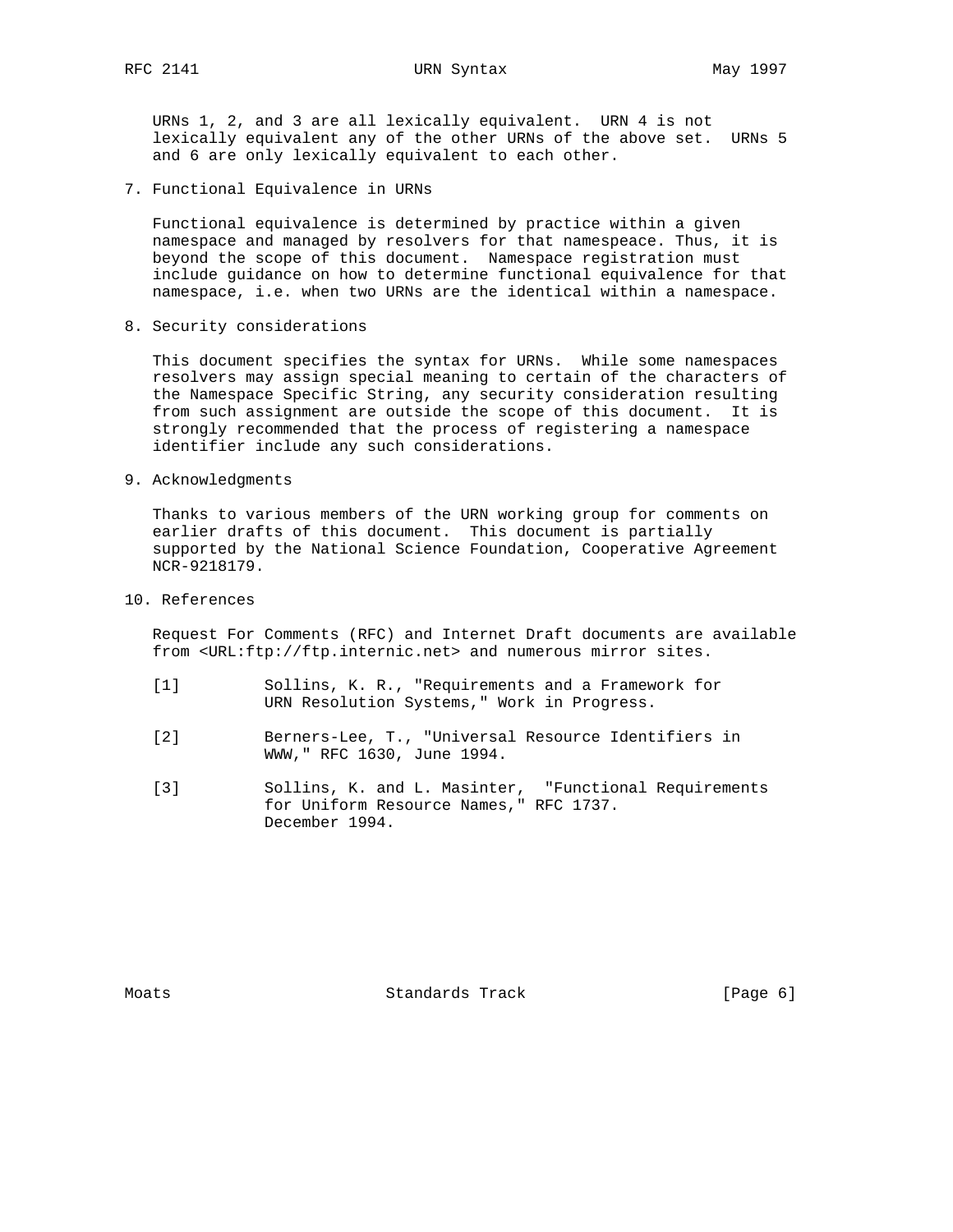- [4] Berners-Lee, T., R. Fielding, L. Masinter, "Uniform Resource Locators (URL)," Work in Progress.
- [5] Appendix A.2 of The Unicode Consortium, "The Unicode Standard, Version 2.0", Addison-Wesley Developers Press, 1996. ISBN 0-201-48345-9.

11. Editor's address

 Ryan Moats AT&T 15621 Drexel Circle Omaha, NE 68135-2358 USA

 Phone: +1 402 894-9456 EMail: jayhawk@ds.internic.net

Moats **Standards Track** [Page 7]